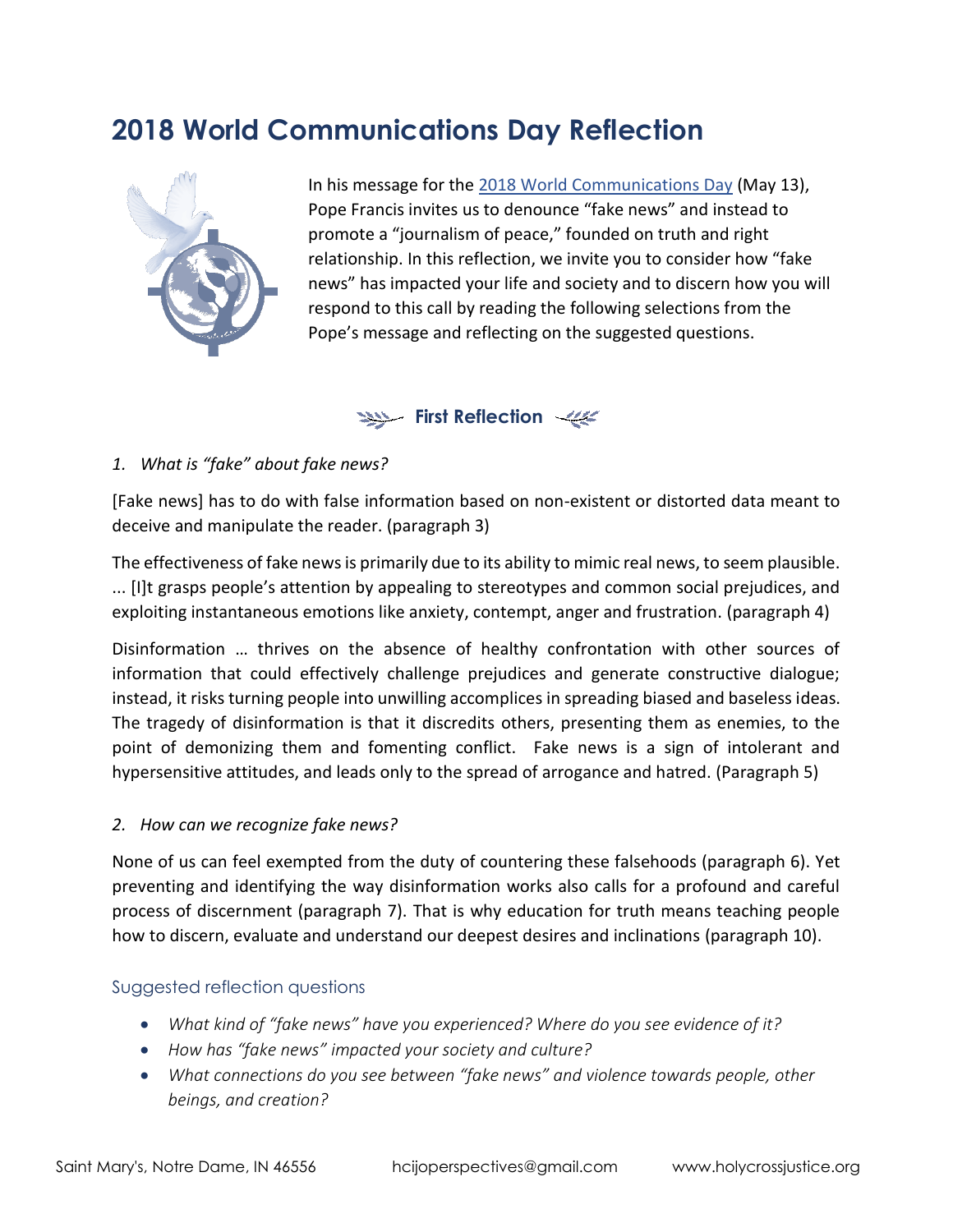# **Second Reflection**

## *3. "The truth will set you free" (Jn 8:32)*

So how do we defend ourselves? … To discern the truth, we need to discern everything that encourages communion and promotes goodness from whatever instead tends to isolate, divide, and oppose. … We can recognize the truth of statements from their fruits: whether they provoke quarrels, foment division, encourage resignation; or, on the other hand, they promote informed and mature reflection leading to constructive dialogue and fruitful results. (paragraphs 12 & 13)

#### 4. *Peace is the true news*

The best antidotes to falsehoods are not strategies, but people: people who are not greedy but ready to listen, people who make the effort to engage in sincere dialogue so that the truth can emerge; people who are attracted by goodness and take responsibility for how they use language. (paragraph 14)

I would like, then, to invite everyone to promote a journalism of peace. … I mean a journalism that is truthful and opposed to falsehoods, rhetorical slogans, and sensational headlines. A journalism created by people for people, one that is at the service of all, especially those – and they are the majority in our world – who have no voice. A journalism less concentrated on breaking news than on exploring the underlying causes of conflicts, in order to promote deeper

understanding and contribute to their resolution by setting in place virtuous processes. A journalism committed to pointing out alternatives to the escalation of shouting matches and verbal violence. (paragraph 15)

## Suggested reflection questions

- *The problem of "fake news" forces us to consider how we might contribute to this problem individually and collectively. Having reflected on this, how might this change your behavior online (e.g. internet, social media—Facebook, Twitter, e-mail, etc.)?*
- *How do you determine which sources of information you trust?*
- *What other actions might you take to combat "fake news" and promote truth?*